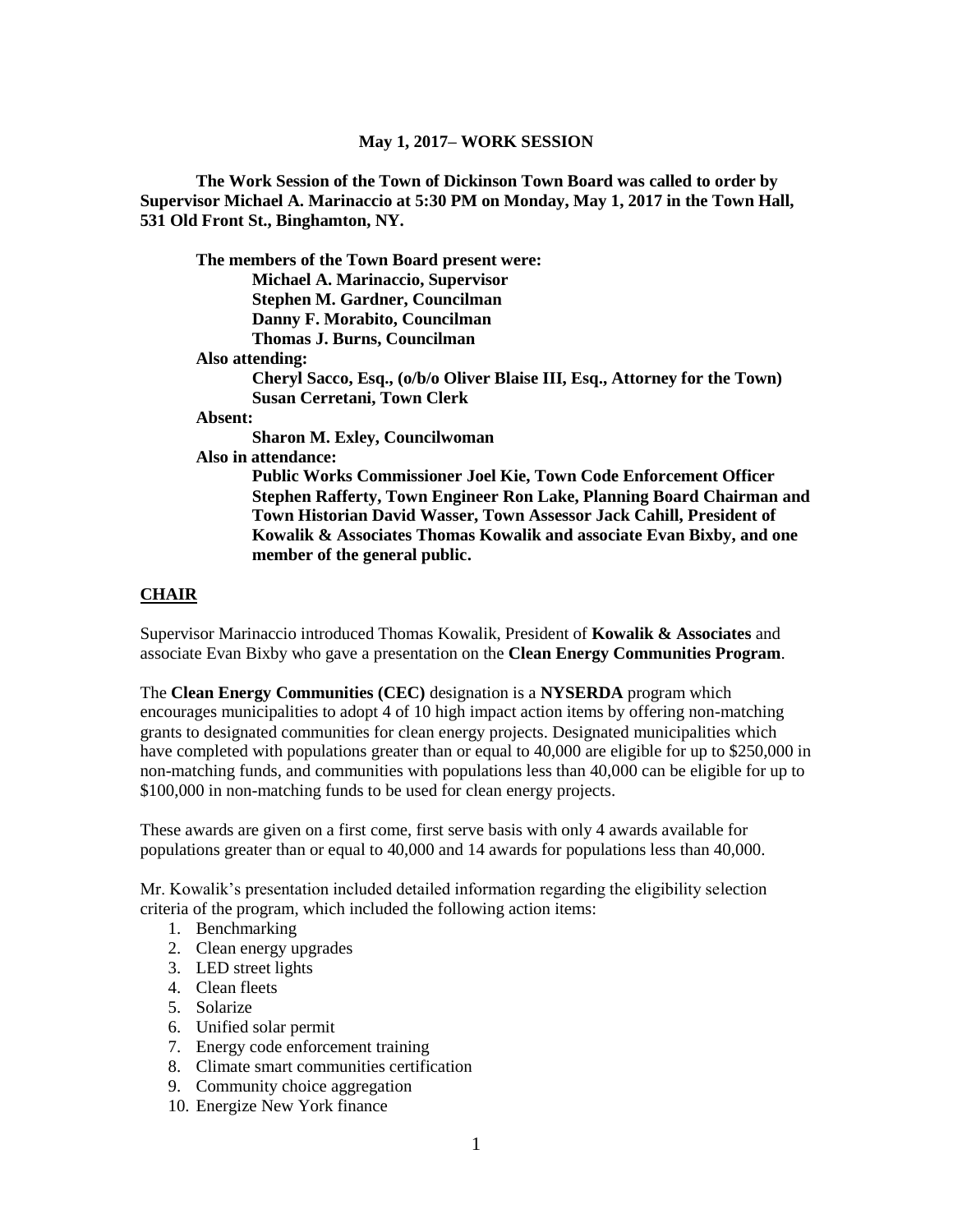### **May 1, 2017 – WORK SESSION**

There was a discussion as to which action items would be attainable for our town. Supervisor Marinaccio was designated as the point person for the program. Mr. James Love, who is a Town of Dickinson Solar Committee member asked to be included with the communications.

Supervisor Marinaccio thanked Mr. Kowalik and Mr. Bixby for their presentation.

Supervisor Marinaccio presented his Work Session report:

May 1, 2017 Work Session Supervisor Report

## **THOMAS KOWALIK - CLEAN ENERGY COMMUNITIES PROGRAM**

### **CREDIT CARDS FOR TOWN FEE**

Town Clerk Cerretani and Administrative Assistant Wike continue to do research on the prospect of instituting a credit card system for our residents to pay for various fees, water and sewer bills, etc.

# **MUNICIPAL CLEAN UP DAY MAY 20TH , 2017**

### **231 BEVIER STREET UPDATE:**

The County now has possession of 231 Bevier St. The Land Bank asked the Town to get several demolition quotes which Public Works Commissioner Kie took care of and forwarded them to the Land Bank.

 **HABITAT FOR HUMANITY** has a purchase bid on a piece of property located on Glenwood Road, diagonally across from **BOCES**. Their plan is to move the home that was built at **BOCES** to this location. They are working with Steve Rafferty.

## **COUNTY SHARED SERVICE MEETINGS/HEALTH INSURANCE PRESENTATION, TOMPKINS COUNTY:**

Supervisor Marinaccio stated that the second shared services meeting was held last Wednesday but it was not well attended. Discussion focused on shared services that are presently in place. Mr. Marinaccio was surprised as to how many municipalities do not have formal shared service agreements. Don Barber, former Town of Caroline Supervisor from Tompkins County addressed a shared service meeting on Friday and presented how Tompkins County developed their Health Insurance Consortium. Supervisor Marinaccio stated that it was extremely interesting and he would like to see Broome County municipalities begin researching the possibility of doing the same. The key factor in this is having the County and the City join in as partners which includes labor unions as well.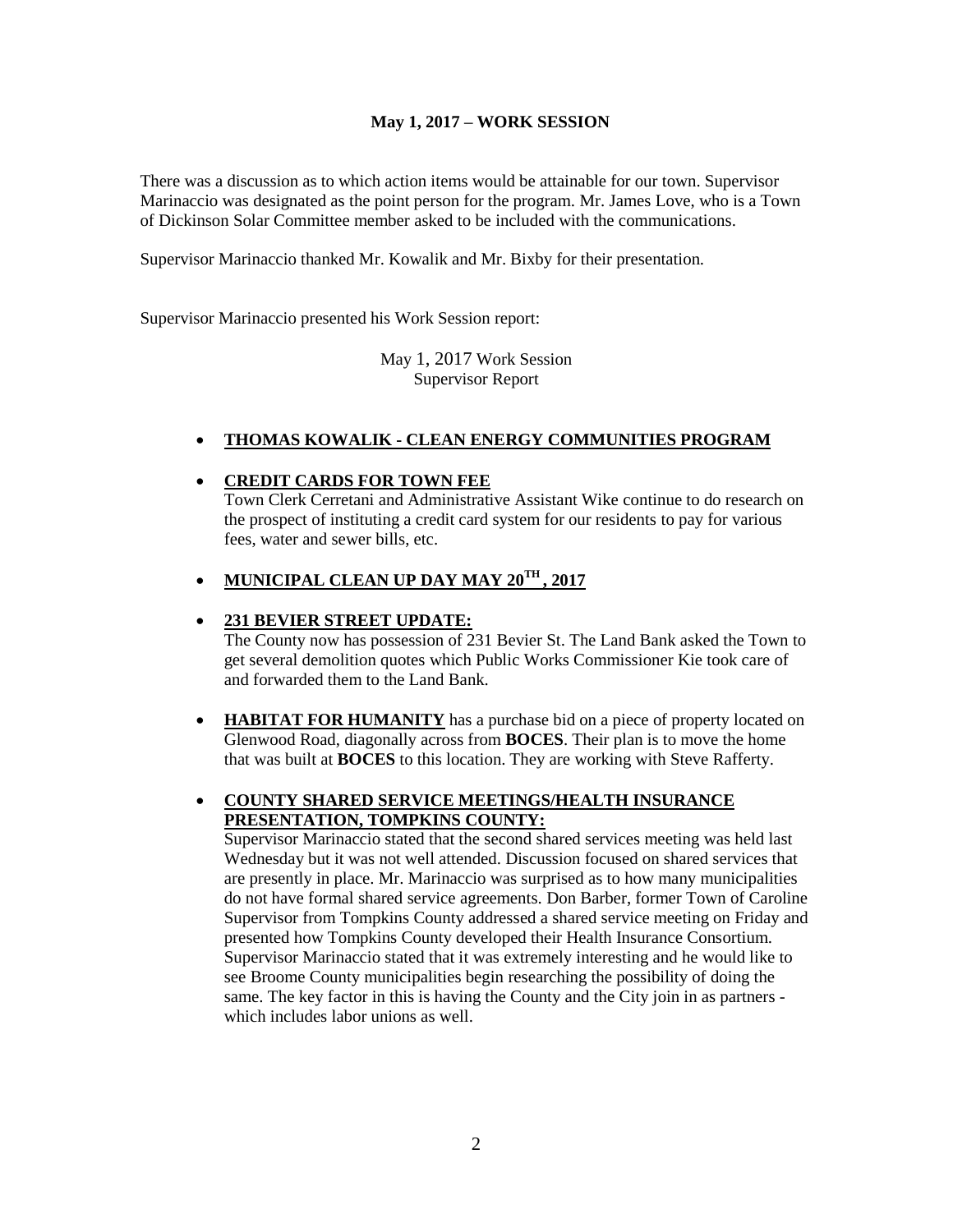## **May 1, 2017 – WORK SESSION**

## **ATTORNEY**

Attorney Cheryl Sacco thanked the board for having her fill in on behalf of Attorney for the Town Oliver Blaise as he is in Syracuse in trial.

## **LOT SIZE FOR RURAL AREAS**

Attorney Sacco stated that Mr. Blaise has been working with code enforcement regarding the minimum lot size for rural areas and some progress has been made.

## **FENCING LAW**

Attorney Sacco stated that Attorney Blaise previously provided samples of certain fencing laws to the board. Mr. Blaise's intent was for the board members to discuss their likes and dislikes of sample local laws and provide feedback so that a local law could be drafted.

## **SOLAR LAW**

Attorney Sacco stated that Attorney Blaise informed her that there will be a solar committee meeting in May. Ms. Sacco mentioned that she has seen the standard solar permit; that some municipalities have adopted it. She noted that pertaining to this evening's presentation from **CEC**, the legal department could potentially help going after grant money and help with the permit and benchmarking outlined in the program.

## **PUBLIC WORKS**

- Public Works Commissioner Kie reported that there was a water pipe break last Friday at 12 am on North Louisa Street. The break was actually a hole in the pipe. Mr. Kie stated that it appears that the pipe was not embedded in stone and the underlying dirt ate away at the pipe. He stated that it would probably be a replacement job in the future. Mr. Kie mentioned that depending on money available, he may consider replacing a cluster of valves located in the street above that area.
- Mr. Kie reported that the Longview Avenue storm has been completed. A 6 inch water main is being installed up Twining and the Water Department will put a fire hydrant at the end and then Longview and Twining will be paved at the same time.
- A "no parking" restriction on Terrace Drive between Front Street and Iris Drive was discovered in the code book by the Town Clerk Cerretani and brought to Mr. Kie's attention. Mr. Kie will erect a sign where Iris Drive comes in to Terrace Drive.
- Mr. Kie stated that the sound wall panels should be delivered this week. Sowden Street has been widened and we are waiting to put the top coat on.
- Mr. Kie stated that the conduit for new **LED** lights in being installed on the left side of the Front St/Highway Bridge.
- Sidewalks are being installed on Terrace Drive.

## **CODE ENFORCEMENT**

Code Enforcement Officer Rafferty will follow up with the **BOCES/Habitat for Humanity** project ongoing at the Glenwood Rd. location.